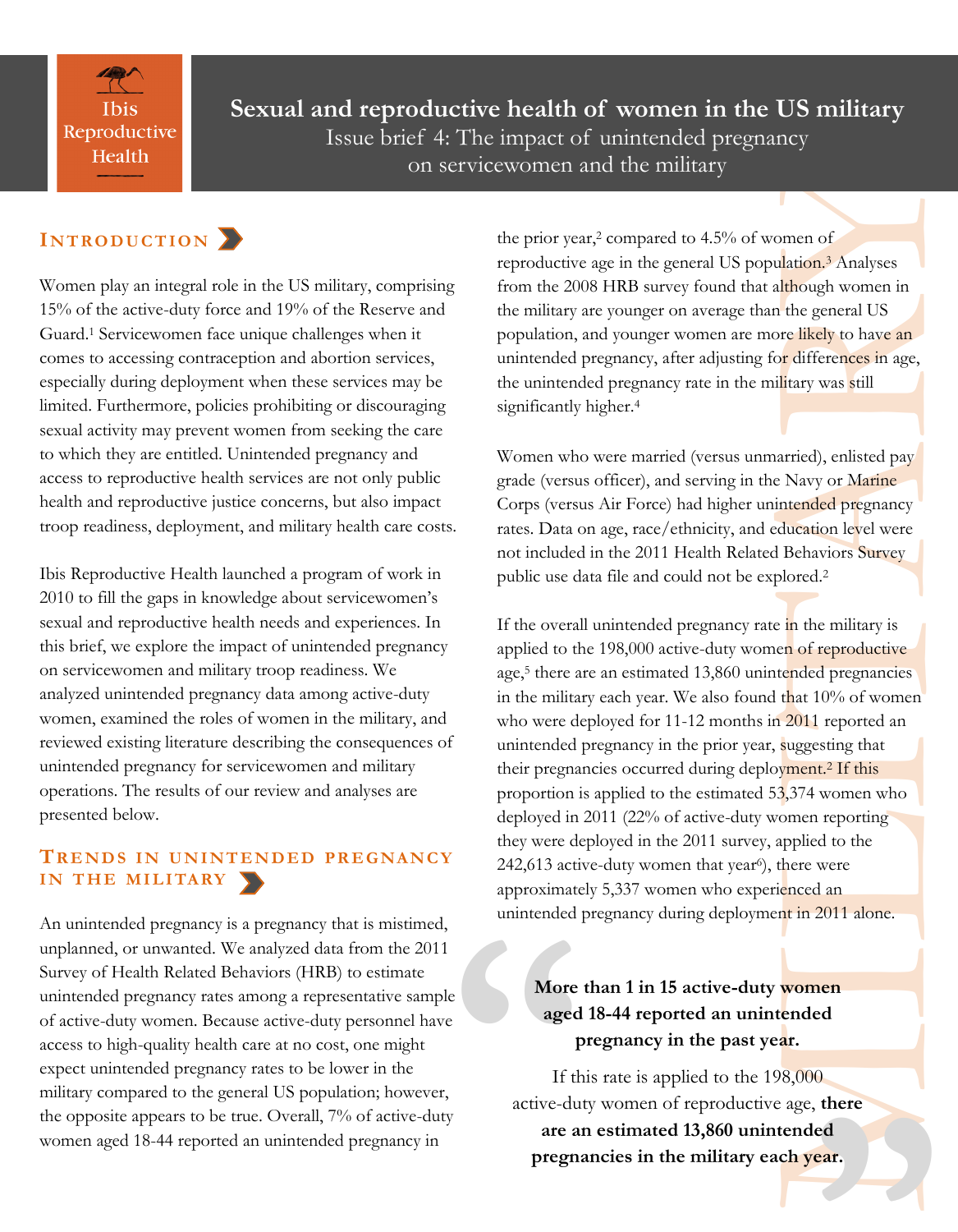#### **TH E I M PA C T O F U N I N T E ND E D P R E G NA N C Y O N WO M E N**

Unintended pregnancy that results in birth can lead to numerous negative maternal and child health outcomes, including low birth weight and preterm birth,<sup>7</sup> lower rates of breastfeeding,8,9 and postpartum depression.<sup>9</sup> Military women may face other unique challenges in addition to these general health consequences.

Although both planned and unplanned pregnancy can be compatible with a successful military career, each has the potential to lead to a host of negative career impacts, including a woman's voluntary separation from military service or involuntary separation. In particular, single parents and dual military couples who do not have an approved Family Care Plan that states who will take care of dependents under 18 years of age in the event of deployment can be subject to involuntary separation and prevented from reenlisting.<sup>10</sup>

Unintended pregnancy may compromise a woman's career trajectory in a number of other ways: she may be removed from training exercises during pregnancy and postpartum or may be reassigned to a new unit or position outside of her primary occupation during and after pregnancy.<sup>10,11</sup> Unintended pregnancy may also force a woman to leave her military tour early, making career advancement more difficult.<sup>5</sup> Some servicewomen indicate that pregnancy during deployment is stigmatized and can result in negative treatment from military peers or superiors.<sup>5</sup> Additionally, since military regulations prohibit servicemembers from engaging in sexual relationships in certain circumstances, a pregnancy could result in criminal charges.4,<sup>12</sup>

Intertwined with these challenges are restrictions to abortion care for military personnel and dependents. Federal law does not permit the US military to provide or pay for abortion care unless continuing the pregnancy would threaten the woman's life or if the pregnancy is a result of rape or incest.<sup>4</sup> Due to this policy, servicewomen must invest time and resources to obtain abortion care, which may result in delays that increase the cost and complexity of the procedure.<sup>13</sup> For deployed women, these challenges are particularly acute. Abortion is legally restricted in the countries where most US troops are deployed, making locating abortion services in theater challenging.<sup>5</sup> Even if a local provider is available, it may be unsafe and/or unfeasible to travel off-base to obtain abortion care. If a servicewoman is unable to access care locally, she must request leave and be evacuated, which may compromise her confidentiality and ability to receive timely access to care.<sup>5</sup>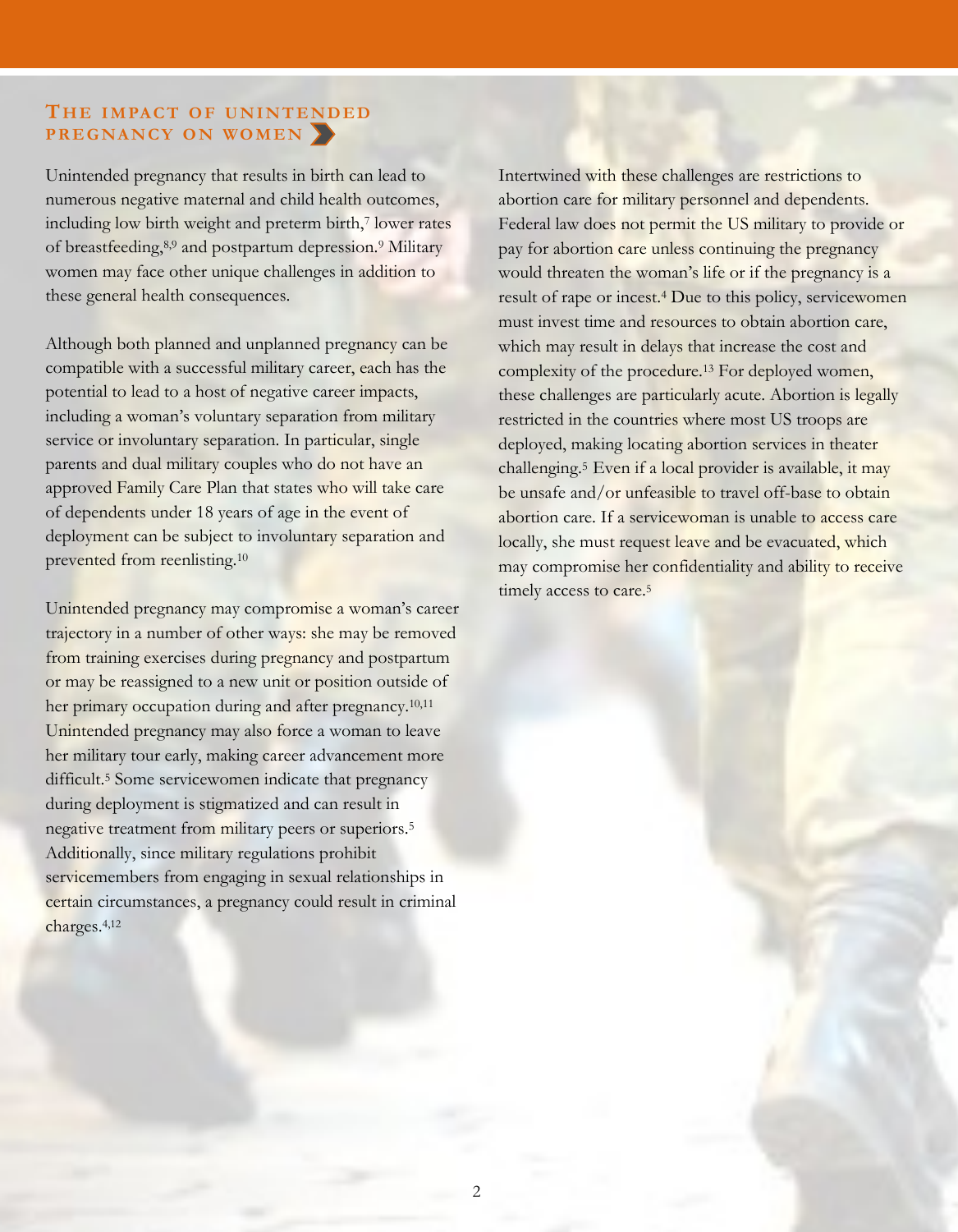#### **TH E I M PA C T O F U N I N T E ND E D P R E G NA N C Y O N T H E M I L I TA RY**

Unintended pregnancy is not only a public health and reproductive justice concern, but also impacts troop readiness, deployment, and military health care costs. Preventing unintended pregnancy is highly cost effective because it reduces non-combat-related medical evacuations. Medical evacuation for disease and non-battle injury (DNBI) is not uncommon among men or women in deployed settings. Studies have shown that roughly 5% of soldiers from Operation Enduring Freedom/Operation Iraqi Freedom were medically evacuated for non-battle-related issues.14,15 In a study of a US Army Brigade Combat Team deployed to Iraq over 15 months, musculoskeletal injuries (such as fractures and sprains) and psychiatric disorders comprised 43.3% of all DNBI casualties that were medically evacuated. (**See Table 1.**) The study found that 10.8% of women were medically evacuated for pregnancy-related reasons.14 Each evacuation from military theater due to pregnancy has been estimated to cost \$10,000.<sup>16</sup>

In addition to evacuation and travel costs incurred by the military, unintended pregnancy also results in lost service time and an increased likelihood of the servicewoman being transferred from her unit or regular occupation.<sup>11</sup> The large number of unintended pregnancies among servicewomen each year likely has a significant impact on military operations and troop readiness; however, there are limited public data on this topic.

A 1992 report by the Presidential Commission on the Assignment of Women in the Armed Forces, a group established to assess laws and policies restricting the assignment of female servicemembers, stated that pregnancy at the onset of the Persian Gulf War significantly affected the deployability of some units. The report found that women had a non-deployability rate three times greater than men, largely due to pregnancy.<sup>17</sup> Given the high unintended pregnancy rate in the military and the documented large proportion of active-duty women unable to deploy as a result  $(11\% \text{ in } 2008)$ ,<sup>4</sup> it is likely that similar deployment-related impacts are felt today.

mission on the<br>orces, a group<br>estricting the<br>stated that<br>ulf War<br>f some units. The<br>ployability rate<br>to pregnancy.<sup>17</sup><br>ate in the military<br>f active-duty<br> $\%$  in 2008),<sup>4</sup> it is<br>pacts are felt<br>ehavior data from<br>t women are v Additionally, demographic and health behavior data from the Department of Defense indicate that women are vastly overrepresented in medical and administration occupations among active-duty members of the US military.<sup>18</sup> While only 15.1% of all active-duty enlisted members are women, 30.1% in medical specialties and 29.7% administration specialties are women. In the Air Force, nearly half (48.4%) of enlisted medical personnel are women, while only 18.8% of enlisted Air Force members are women.<sup>18</sup> (**See Table 2.**) Given the disproportionate number of servicewomen represented in these divisions, the consequences of unintended pregnancy may more acutely impact military operations, particularly general administration and health services, than other fields.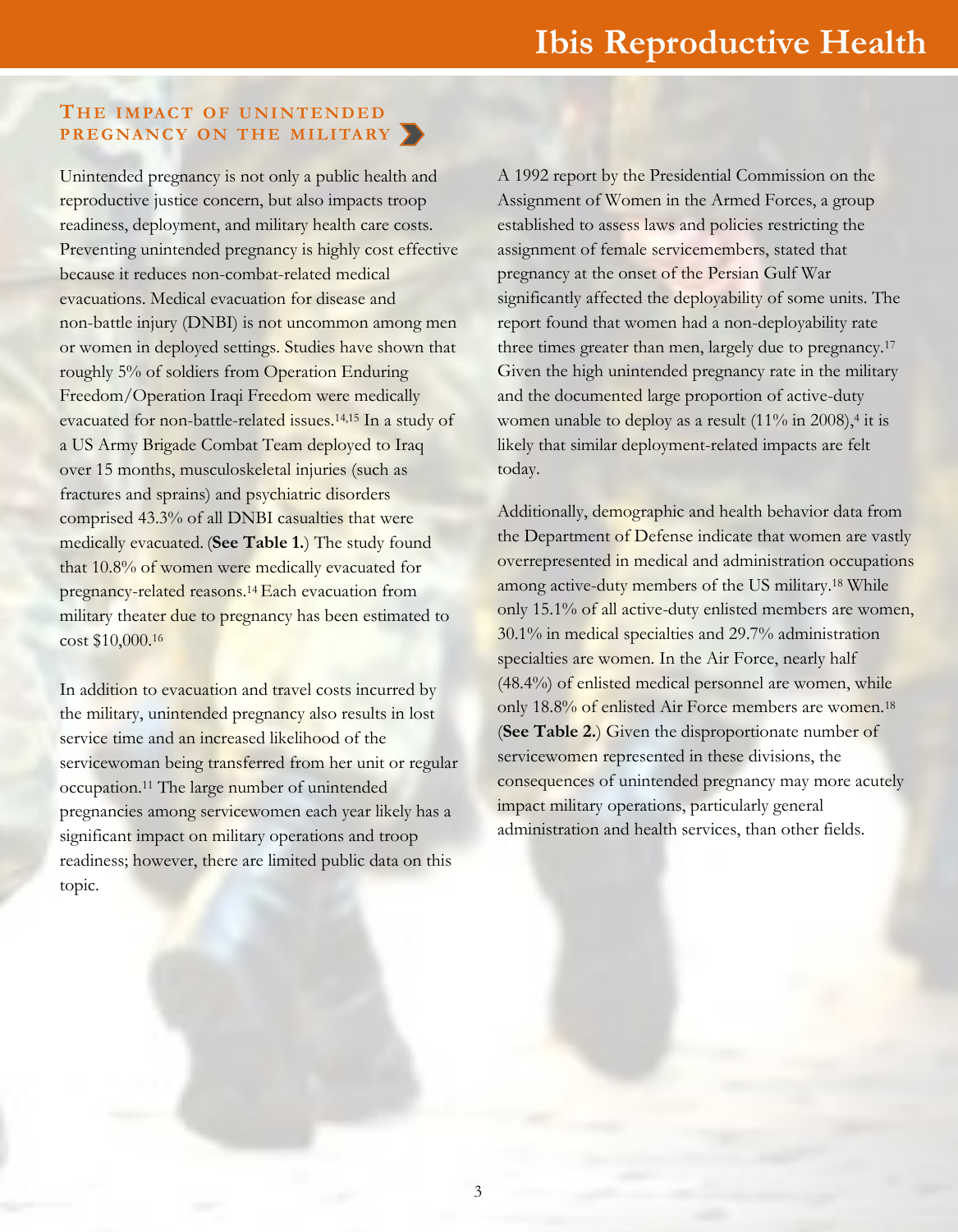## $DisCUSSION$

Unintended pregnancy is a critical issue for the US military: 97% of women in the US military are of reproductive age<sup>5</sup> and women make up an increasing proportion of active-duty personnel.<sup>1</sup> Evidence shows that unintended pregnancy is more prevalent among servicemembers than the civilian population, and may negatively affect both servicewomen and military operations. Consequences of unintended pregnancy include physical and mental stress for servicewomen, as well as evacuation costs, logistical challenges, and lost service time for the military. These burdens are exacerbated by restrictions to abortion care at military facilities.

Together, improved access to contraception and abortion services would likely reduce operational costs and logistical problems associated with managing unintended pregnancy. If servicewomen were extended the full range of contraception and abortion care options at home and during deployment, it would not only enhance their reproductive health and decision-making, but also promote maintenance of troop readiness and conserve military resources.

#### **R E C O M M E N DA T I O N S**

- 1. **Ensure successful implementation of Section 718 of the 2016 National Defense Authorization Act**. In the fall of 2015, the 2016 National Defense Authorization Act (NDAA) was approved, which contained a provision that called for access to comprehensive contraceptive counseling for members of the Armed Forces and the establishment and dissemination of clinical practice guidelines for those services.<sup>19</sup> While operationalizing such procedures can be challenging, it is imperative that implementation move forward as planned to guarantee servicemembers have access to consistent and comprehensive contraceptive counseling.
- 2. **Ensure counseling on and availability of the full range of contraceptive options, including long-acting reversible contraception (LARC) methods, and that medical eligibility criteria for their use are evidence based**. These highly cost-effective methods could be particularly beneficial for women in deployed settings, where there can be challenges with user-dependent methods or accessing refills. Levonorgestrel IUDs may be especially valuable for deployed women because they are recommended for both pregnancy prevention and menstrual suppression.<sup>20</sup> The US Medical Eligibility Criteria for Contraceptive Use<sup>21</sup> should be widely disseminated among military health care providers.
- 3. **Provide a longer contraceptive supply for deployment, ideally one that lasts a woman's full military tour.** This would alleviate the burden associated with seeking refills during deployment and help with method continuation.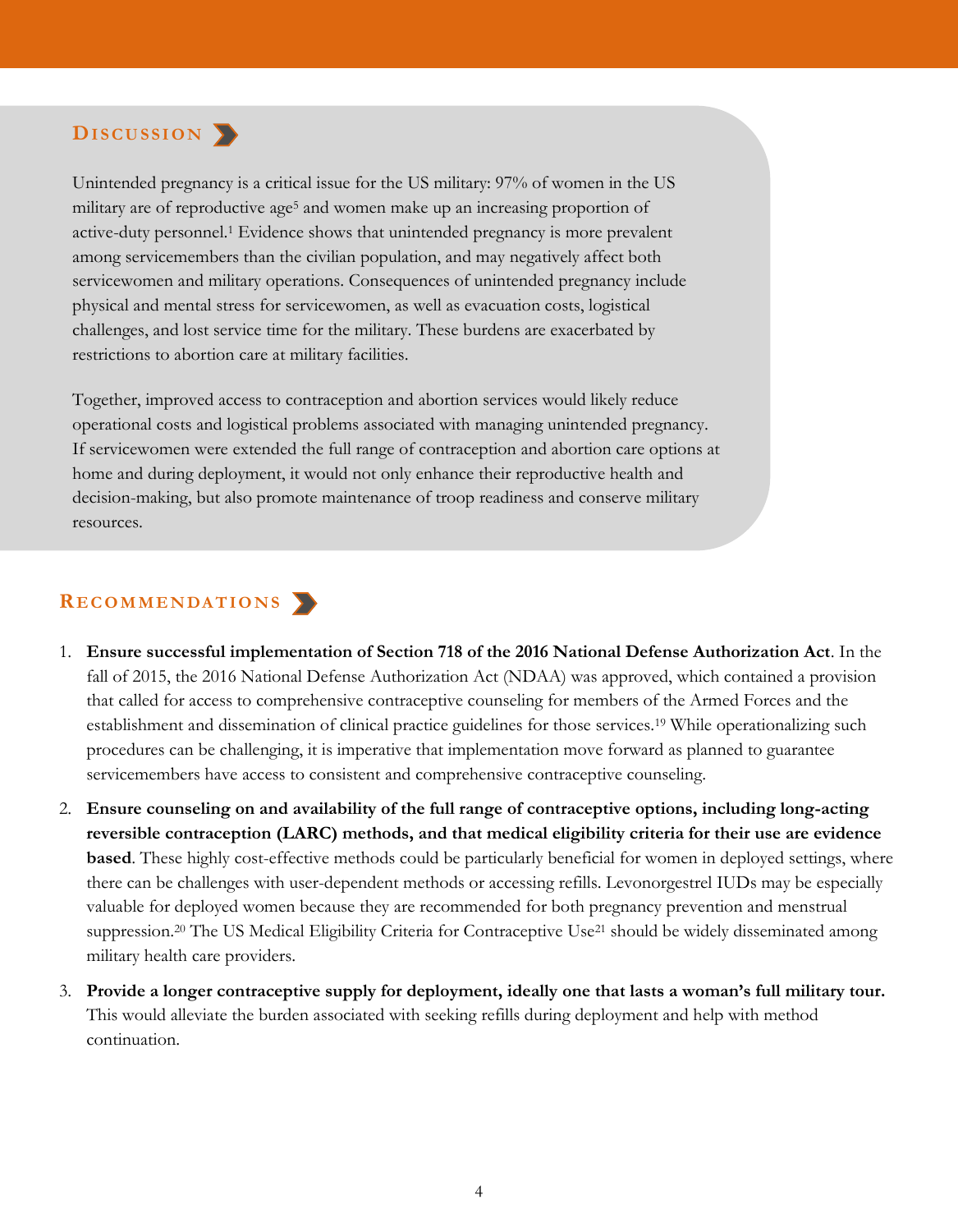# **Ibis Reproductive Health**

- 4. **Promote policies and education that aim to reduce unintended pregnancy and encourage sexual health.** Current regulations make sexual relationships a chargeable offence in a number of circumstances.<sup>12</sup> Confusion or concern about these laws puts some women at increased risk of unintended pregnancy, since some are led to believe they won't need contraception for deployment and because they may be fearful of asking for contraception. Information for servicemembers should emphasize the available services to prevent unintended pregnancy. Health services should be confidential, and women should be guaranteed that military providers will not report these services without their consent.
- 5. **Ensure all women who experience military sexual trauma (MST) have access to comprehensive, confidential treatment and care—including abortion.** The prevalence of MST is alarming; an estimated 20-43% of servicewomen experience rape or attempted rape during their military careers,<sup>22</sup> and 75% of incidents are never reported.<sup>23</sup> Enforcing military laws and policies related to MST must be an institutional priority. This includes promoting an environment that enables women who have been raped to access the confidential abortion services in military treatment facilities that are guaranteed by law.
- 6. **Provide and cover abortion care in all circumstances in military treatment facilities.** In the general US population, 42% of unintended pregnancies end in abortion.<sup>3</sup> However, women in the military have limited pregnancy options, especially when deployed. Servicewomen deserve the same access to care as civilian women in the US. Alternatively, women should be able to pay out of pocket to receive abortion care in military treatment facilities. One option to increase the accessibility and availability of abortion services is through the use of telemedicine for medication abortion, which has been shown to be safe, effective, and acceptable to women and providers.24 For more information, see our brief, *Sexual and reproductive health of women in the US military: The potential of telemedicine to improve abortion access*.

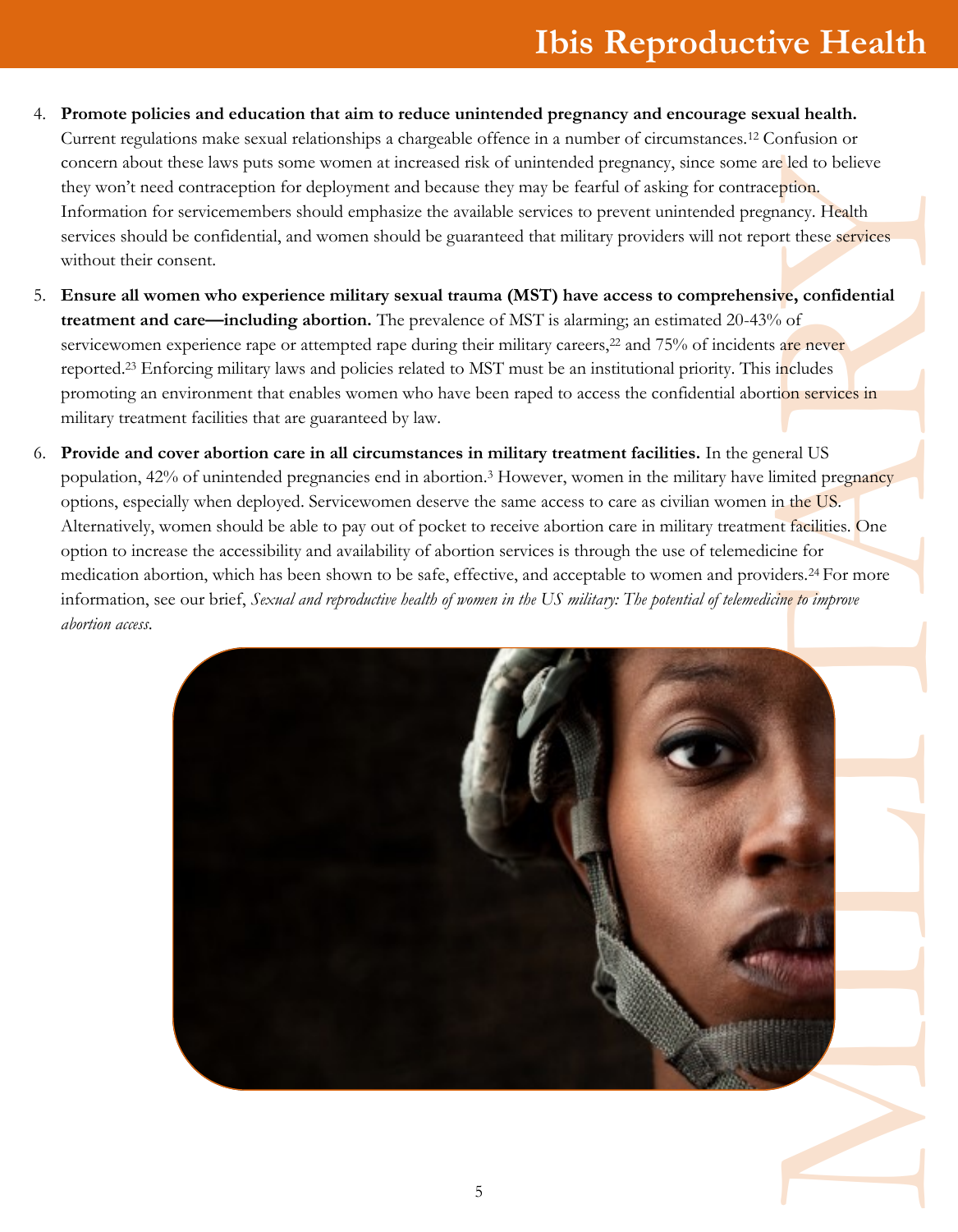|                                         | 0              |                     |                                |
|-----------------------------------------|----------------|---------------------|--------------------------------|
| <b>DNBI</b> type<br>Female reproductive | n<br>35        | % MEDEVACs<br>16.8% | % total population<br>$10.8\%$ |
| Endocrine                               | $\mathfrak{Z}$ | $1.4\%$             | $0.1\%$                        |
| Pulmonary                               | $\overline{2}$ | $1.0\%$             | $0.0\%$                        |
| Cardiovascular                          | 5              | $2.4\%$             | $0.1\%$                        |
| Dermatologic                            | $\overline{7}$ | $3.4\%$             | $0.2\%$                        |
| Genitourinary                           | 13             | $6.3\%$             | $0.3\%$                        |
| Gastrointestinal                        | 17             | $8.2\%$             | $0.4\%$                        |
| Neurologic                              | 18             | 8.7%                | $0.4\%$                        |
| Head, ears, eyes, nose, and throat      | 11             | $5.3\%$             | $0.3\%$                        |
| Hematologic/infectious disease          | 7              | $3.4\%$             | $0.2\%$                        |
| Psychiatric                             | 33             | 15.9%               | $0.8\%$                        |
| Musculoskeletal                         | 57             | 27.4%               | $1.4\%$                        |
| <b>TOTAL</b>                            | 208            | 100.0%              | 5.0%                           |

#### **Table 1. Disease and non-battle injuries (DNBI) resulting in medical evacuation (MEDEVAC) in a US Army Brigade Combat Team in Iraq over 15 months, N=4,122**

\*Limited to females only (N=325); includes 26 pregnancies, 8 miscarriages, and 1 ectopic pregnancy *Source:* Belmont et al. *Military Medicine* 2010

| $(s)$ and $(a)$ are signified specialities with an overrepresentation of women |      |             |                     |                  |                  |  |  |  |
|--------------------------------------------------------------------------------|------|-------------|---------------------|------------------|------------------|--|--|--|
|                                                                                | Army | <b>Navy</b> | <b>Marine Corps</b> | <b>Air Force</b> | <b>Total DOD</b> |  |  |  |
| Overall % female                                                               | 13.6 | 18.5        | 7.8                 | 18.8             | 15.1             |  |  |  |
| Infantry, gun crews, and<br>seamanship                                         | 1.4  | 16.0        | 1.0                 | 6.9              | 3.6              |  |  |  |
| Electronics                                                                    | 11.7 | 13.4        | 5.1                 | 9.3              | 11.2             |  |  |  |
| Communications                                                                 | 9.9  | 22.6        | 8.8                 | 21.5             | 14.8             |  |  |  |
| Medical                                                                        | 26.4 | 21.2        | $\theta$            | 48.4             | 30.1             |  |  |  |
| Other technical                                                                | 17.2 | 9.4         | 8.9                 | 13.0             | 13.9             |  |  |  |
| Administrators                                                                 | 31.2 | 27.9        | 18.8                | 34.2             | 29.7             |  |  |  |
| Electrical                                                                     | 8.8  | 16.1        | 5.5                 | 6.2              | 10.3             |  |  |  |
| Craftsmen                                                                      | 11.8 | 17.2        | 6.9                 | 6.3              | 11.3             |  |  |  |
| Supply                                                                         | 19.8 | 21.9        | 12.0                | 17.0             | 18.2             |  |  |  |
| Non-occupational                                                               | 1.6  | 26.9        | 8.6                 | 20.4             | 15.7             |  |  |  |

#### **Table 2. Representation of women in enlisted member occupational areas (%) (shaded text signifies specialties with an overrepresentation of women)**

*Source:* "Population Representation in the Military Services: Fiscal Year 2015 Summary Report; Table B-20," published by the Department of Defense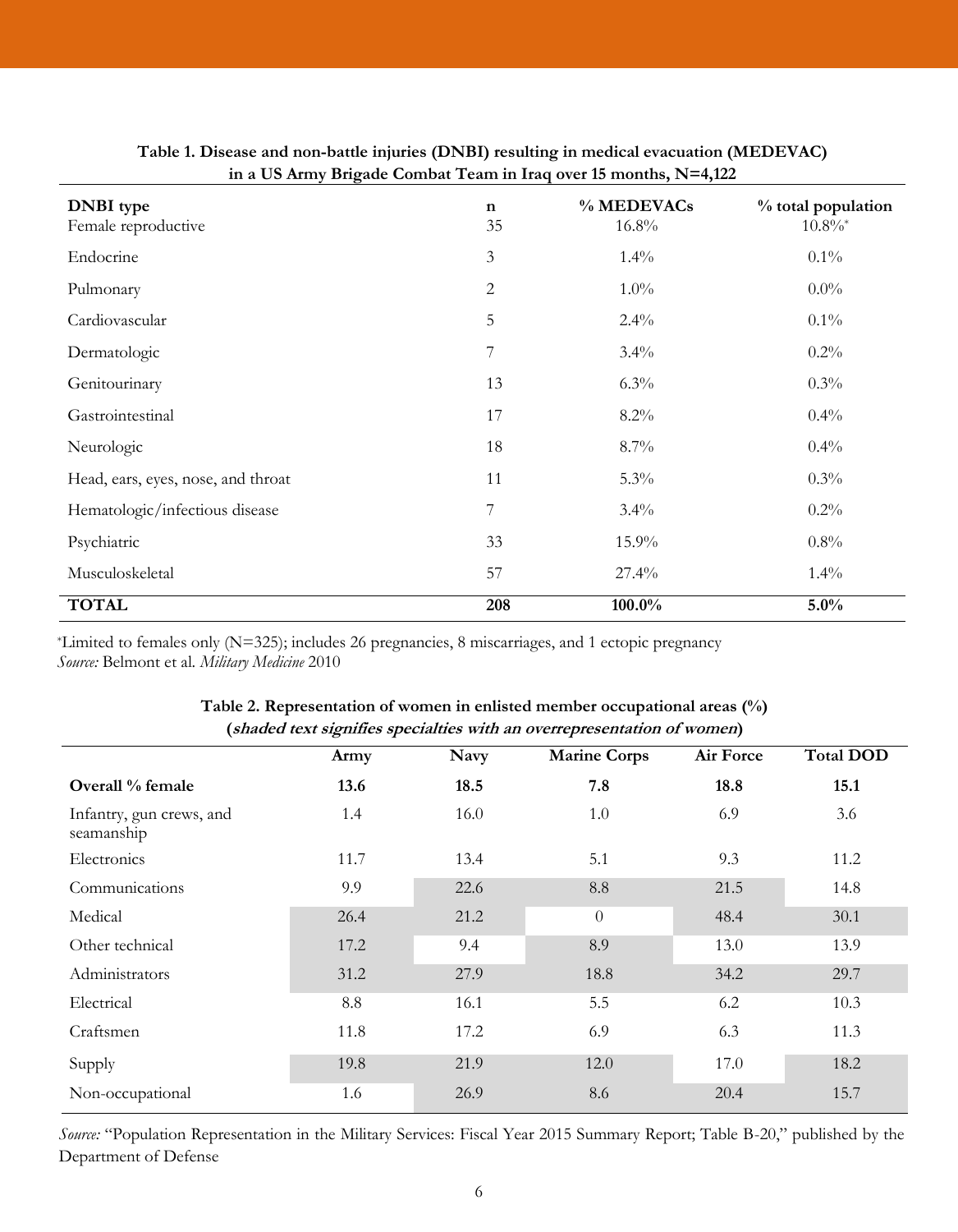## **Ibis Reproductive Health**

## **R E F E R E N C E S**

- 1. Department of Defense. 2014 demographics: profile of the military community. Office of the Deputy Assistant Secretary of Defense (Military Community and Family Policy); 2014.
- 2. Grindlay K, Grossman D. Unintended pregnancy among active-duty women in the United States military, 2011. Contraception 2015; 92(6):589-95.
- 3. Finer LB, Zolna MR. Declines in unintended pregnancy in the United States, 2008–2011. New England Journal of Medicine 2016;374(9):843-52.
- 4. Grindlay K, Grossman D. Unintended pregnancy among active-duty women in the United States military, 2008. Obstetrics & Gynecology 2013;121:241-6.
- 5. Grindlay K, Yanow S, Jelinska K, Gomperts R, Grossman D. Abortion restrictions in the U.S. military: voices from women deployed overseas. Women's Health Issues 2011;21(4):259-64.
- 6. Department of Defense. Profile of the military community: demographics 2011. Washington, DC: Office of the Deputy under Secretary of Defense; 2011.
- 7. Shah PS, Balkhair T, Ohlsson A, Beyene J, Scott F, Frick C. Intention to become pregnant and low birth weight and preterm birth: a systematic review. Maternal and Child Health Journal 2011;15(2):205-16.
- 8. Dye TD, Wojtowycz MA, Aubry RH, Quade J, Kilburn H. Unintended pregnancy and breastfeeding behavior. American Journal of Public Health 1997;87(10):1709-11.
- 9. Cheng D, Schwarz EB, Douglas E, Horon I. Unintended pregnancy and associated maternal preconception, prenatal and postpartum behaviors. Contraception 2009;79(3):194-8.
- 10. US Army Center for Health Promotion and Preventive Medicine. A guide to female soldier readiness, technical guide 281. Aberdeen Proving Ground, MD: US Army Center for Health Promotion and Preventive Medicine; 2007.
- 11. Uriell ZA, Burress L. Pregnancy and parenthood in the Navy: results of the 2008 survey. Millington, TN: Navy Personnel Research, Studies, and Technology, Bureau of Naval Personnel; 2009.
- 12. Library of Congress, Federal Research Division. Manual for courts-martial United States (2012 edition). Military Legal Resources; 2012.
- 13. Bartlett LA, Berg CJ, Shulman HB, Zane SB, Green CA, Whitehead S, et al. Risk factors for legal induced abortion-related mortality in the United States. Obstetrics & Gynecology 2004;103(4):729-37.
- 14. Belmont PJ, Goodman GP, Waterman B, DeZee K, Burks R, Owens BD. Disease and nonbattle injuries sustained by a U.S. Army brigade combat team during Operation Iraqi Freedom. Military Medicine 2010;175:469-76.
- Islant Secretary of<br>
2011. Contraception<br>
urnal of Medicine<br>
2008. Obstetrics &<br>
ties from women<br>
of the Deputy under<br>
weight and preterm birth:<br>
vior. American Journal<br>
n, prenatal and<br>
n, prenatal and<br>
Navy Personnel<br>
il 15. Sanders JW, Putnam SD, Frankart C, Frenck RW, Monteville MR, Riddle MS, et al. Impact of illness and non-combat injury during Operations Iraqi Freedom and Enduring Freedom (Afghanistan). American Journal of Tropical Medicine and Hygiene 2005;73 (4):713-9.
- 16. Ritchie EC. Issues for military women in deployment: an overview. Military Medicine 2001;166(12):1033-7.
- 17. Presidential Commission on the Assignment of Women in the Armed Forces, Herres RT. The presidential commission on the assignment of women in the armed forces: report to the president, November 15, 1992. Washington, DC: The Commission; 1992.
- 18. Office of the Under Secretary of Defense, Personnel and Readiness. Population representation in the military services: fiscal year 2015. https://www.cna.org/pop-rep/2015/.
- 19. One Hundred Fourteenth Congress of the United States of America. S.1356: National Defense Authorization Act for fiscal year 2016. [https://www.gpo.gov/fdsys/pkg/BILLS-114s1356enr/pdf/BILLS-114s1356enr.pdf.](https://www.gpo.gov/fdsys/pkg/BILLS-114s1356enr/pdf/BILLS-114s1356enr.pdf)
- 20. Hatcher RA, Trussell J, Nelson AL, et al. Contraceptive technology, 18th rev. ed. New York, NY: Ardent Media; 2004.
- 21. Curtis KM et al. US medical eligibility criteria for contraceptive use, 2016. Morbidity and Mortality Weekly Report 2016;65(3)1-104.
- 22. Suris A. Military sexual trauma: a review of prevalence and associated health consequences in veterans. Trauma Violence Abuse 2008;9(4):250-69.
- 23. DoD. Fiscal year 2014 DoD annual report on sexual assault in the military. Washington, DC: DoD; 2015.
- 24. Grossman D, Grindlay K, Buchacker T, Lane K, Blanchard K. Effectiveness and acceptability of medical abortion provided through telemedicine. Obstetrics & Gynecology 2011;118(2 Pt 1):296-303.